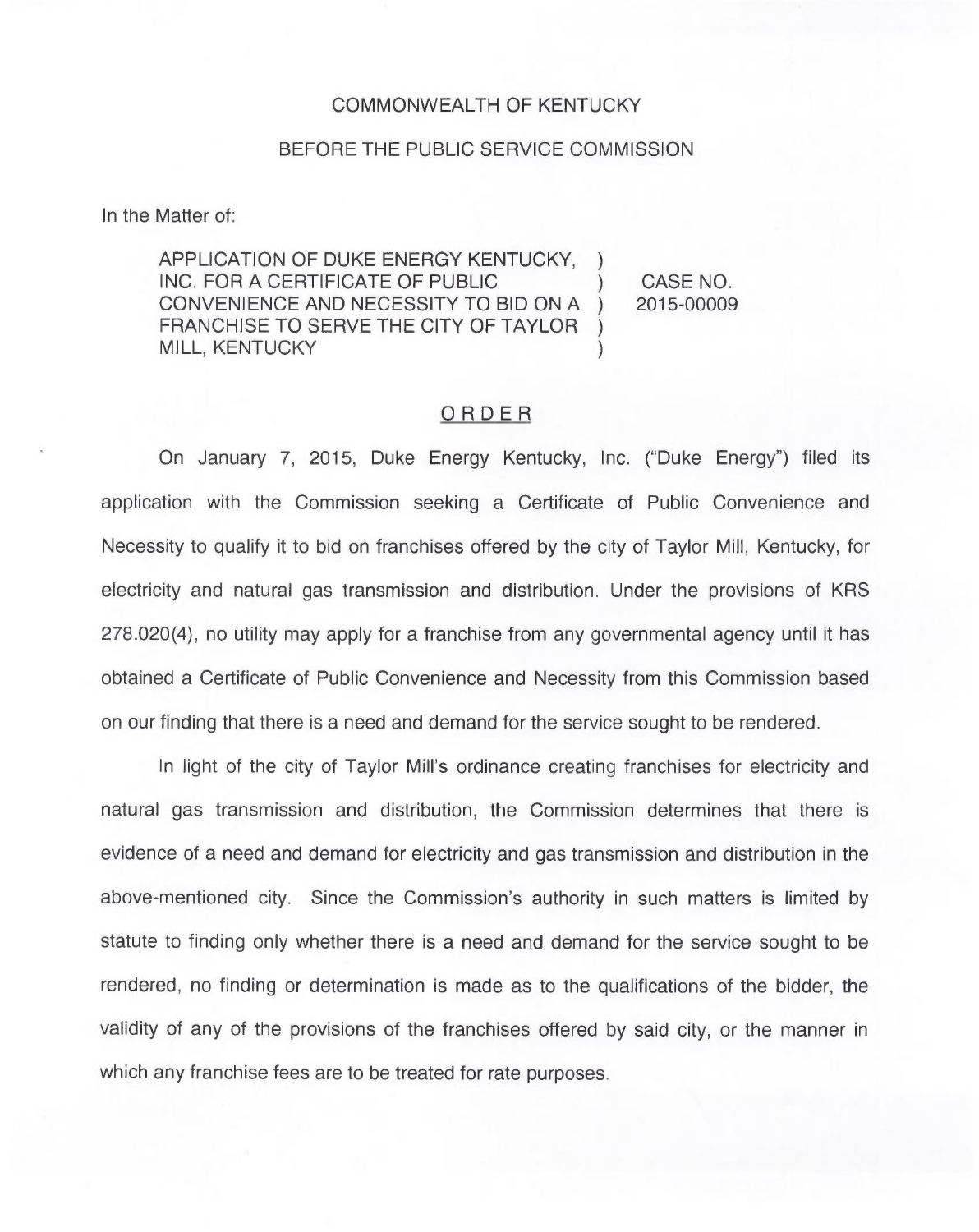IT IS THEREFORE ORDERED that:

1. Duke Energy is granted a Certificate of Public Convenience and Necessity that authorizes it to bid on franchises offered by the city of Taylor Mill, Kentucky, for electricity and natural gas transmission and distribution.

2. If Duke Energy is not the successful bidder, Duke Kentucky shall, within ten days of the award of the franchises at issue, file with the Commission a written notice stating that Duke Energy was not the successful bidder.

3. If Duke Energy is the successful bidder, Duke Energy shall, within ten days of the award of the franchises at issue, file with the Commission a copy of the executed franchise agreements and a statement disclosing the amount of the initial franchise fees.

4. If Duke Energy is the successful bidder, Duke Energy shall, within ten days of an increase or decrease in the amount of the initial franchise fees set forth in the franchise agreements, file with the Commission documentation setting forth the revised fees.

5. Any documents filed pursuant to ordering paragraphs 2, 3, or 4 of this Order shall reference the number of this case and shall be electronically submitted via the Commission's electronic Tariff Filing System.

6. This Order shall not be construed as granting a Certificate of Public Convenience and Necessity to construct utility facilities in said city.

Case No. 2015-00009

 $-2-$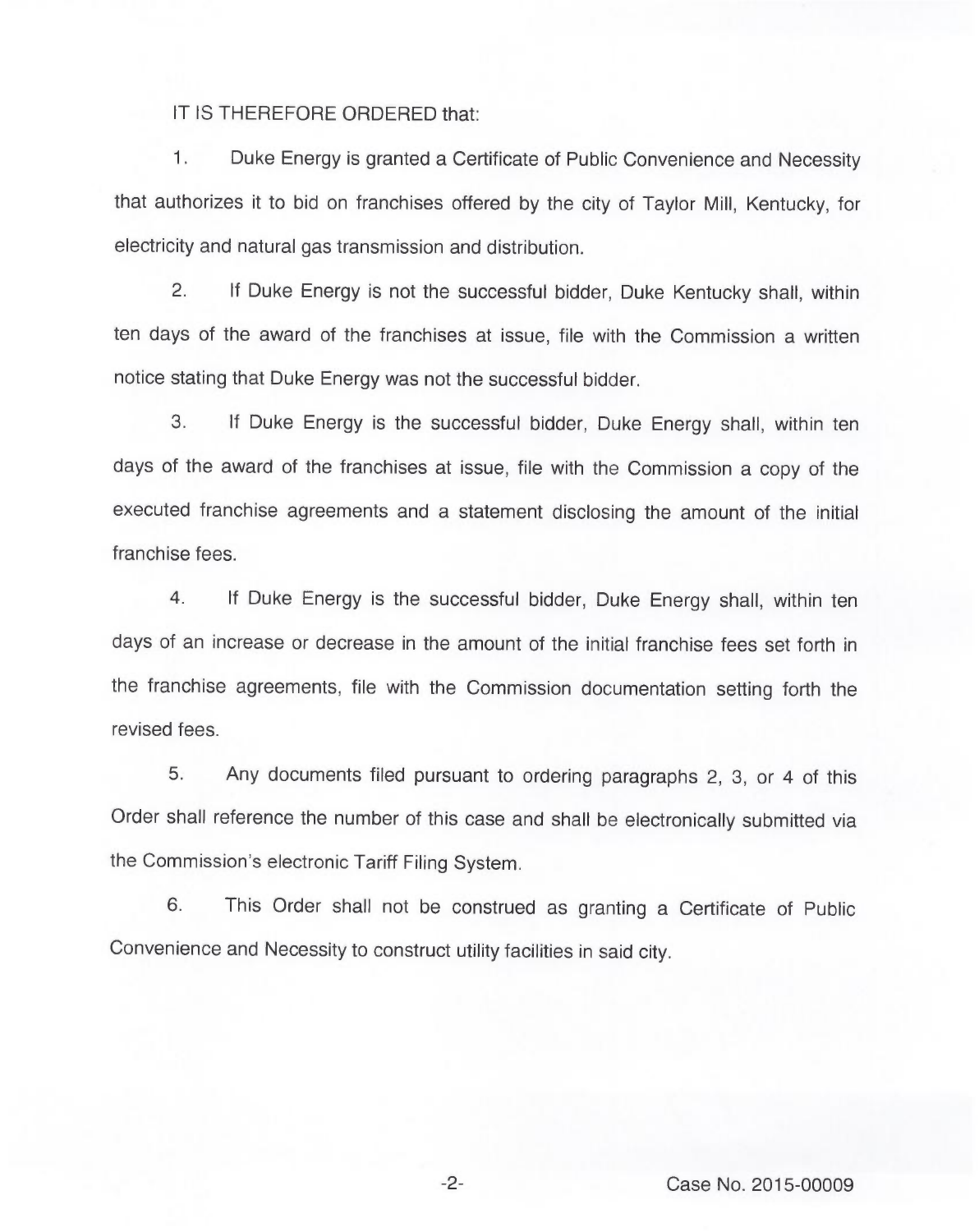By the Commission

ENTERED JAN 14 2015 KENTUCKY PUBLIC <u>SERVICE COMMISSION</u>

ATTEST:  $44 + 10$ chane

Executive Director